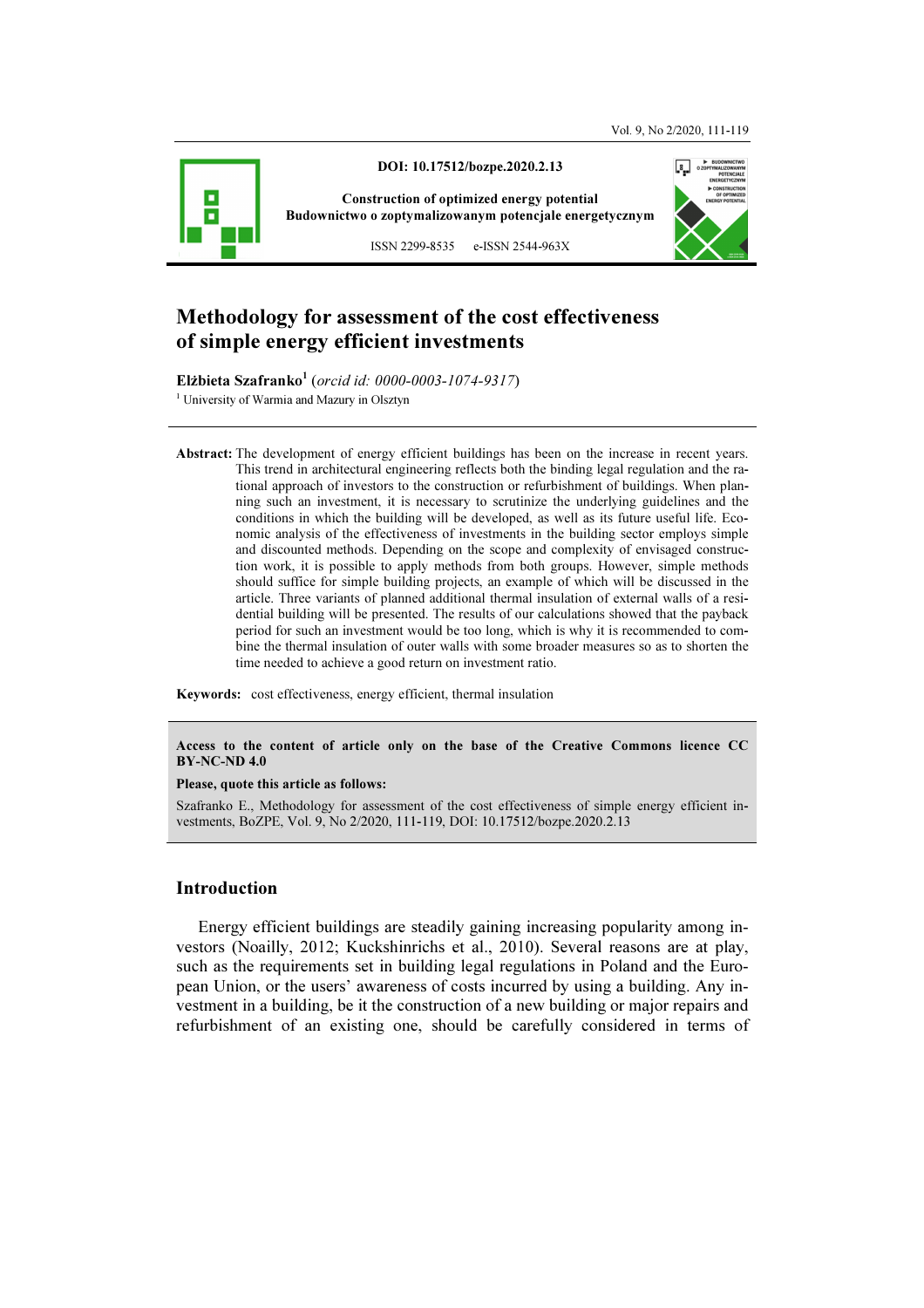finances. This especially applies to energy efficient development projects. In order to assess the cost effectiveness of an investment, an analysis needs to be made in order to decide whether a given investment project will be profitable (Risholt & Berker, 2013). This can be done by comparing selected variants and calculating the duration of the period over which the invested capital will be returned by the savings obtained owing to the decreased demand for heating energy. The most effective investments are ones where the payback period is the shortest and the savings achieved are the highest (Diakaki et al., 2008, Diakakiet et al., 2010).

Beside erecting new buildings with a low demand for energy, it is possible to improve the thermal insulation of existing buildings. In line with the relevant literature (Gieseler et al., 2004; Martinaitis et al., 2007; Wilson et al., 2015), thermal improvement is the adaptation of buildings to the binding law and regulations concerning the external partitions and installations, especially heating installations (Gieseler et al., 2004). The biggest problems, due to high heat losses, occur in buildings constructed in the 20th century. This was when the regulations governing thermal insulation set very low thermal requirements. There were very high heat losses through partitions in those buildings, constructed with the use of traditional technologies (Wiren, 1983). The aim of thermal improvement is to increase the insulation of partitions and the air-tightness of a building. The measures taken aim at the improved insulation of partitions as well as the higher efficiency of heating and ventilation systems. They also include the additional insulation of external walls, roof, ceilings and ground flooring, replacement of window and door woodwork, replacement of heating sources, replacement of heating systems or refurbishment thereof, replacement of radiators or insulation of pipes, installation of thermostatic valves, refurbishment of mechanical ventilation and heat recuperation devices, or use of energy from renewable resources (Dylewski & Adamczyk, 2011; Weiner & Curtis, 1997; Navarro, 2002).

The most common solution applied in existing buildings is to insulate the external walls. This is dictated by a high percentage of heat loss through external walls from the total heat loss. This is in comparison with heat losses through other partitions in the buildings. Another reason is the evident decrease in demand for heat energy observed after the external walls of a given house were additionally insulated.

# 1. Methodology for making an assessment of the economic efficiency of an investment

There are numerous methods for performing an evaluation of the cost effectiveness of an investment. The literature suggests a division into static and dynamic approaches. The former are simple methods, and their distinguishing feature is that they do not involve the effect of time on an investment, in addition to which analyses include distinctly fewer data. Thus, someone who uses a static method will calculate the effectiveness of a planned investment excluding the question of the time value of money. An advantage of static methods is that they are easy and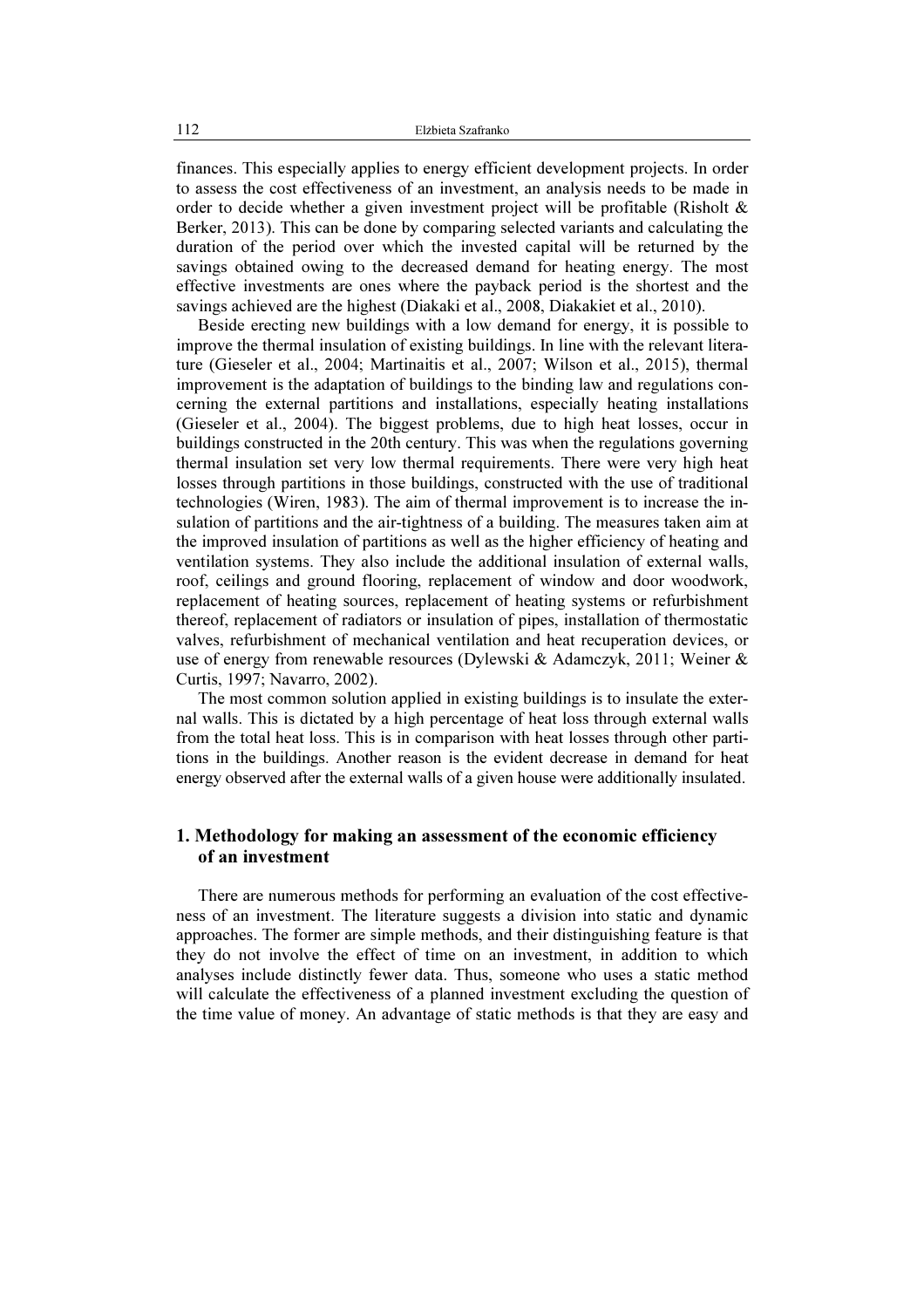quick to implement, although in some cases the results might not be accurate enough. When more complex development projects are at play, it is better to employ dynamic methods, which are much more expanded and detailed. They include a discounting technique, which takes into account the time-related variability of data, and this means costs and future economic outcomes can be compared more accurately (Wilson et al., 2015; Patiño-Cambeiro et al., 2019).

The most popular static method is the Simply Payback Time (SPBT). It is employed to identify the time it will take for the inputs into an investment to be returned. It is a very simple and effective method, but it can only be applied to relatively simple investment projects. For instance, it is applied when doing energy auditing and evaluating energy-saving measures, as it allows one to compare in a simple manner the heat losses before and after thermal insulation. The following formula (1) serves to calculate a simple payback period (Faludi & Lepech, 2012):

$$
SPBT = N/Z \tag{1}
$$

where:

SPBT – simple payback period [years],

 $N$  – value of inputs needed to carry out the investment project [PLN],

Z – annual value of financial gains [PLN/year].

When using the SPBT method for evaluation of energy efficient investments in the building sector, it is advisable to remember that the annual gains are the savings an investor will obtain. It is equally important to ensure that the given investment project should have the shortest possible payback period, that is the lowest SPBT value. The analyzed investment can only then be said to be cost effective.

Another highly popular method is the Simple Rate of Return on investment inputs, which is calculated from the formula (2) (Knapp & Jester, 2001):

$$
R = (Z + A)/K \tag{2}
$$

where:

 $R$  – simple rate of return of investment outlays,

 $Z$  – net profit,

 $A -$ depreciation,

 $K$  – total investment inputs.

Another static technique for the evaluation of the cost effectiveness of an investment is the comparative analysis of costs. This approach is applied when one of several potential variant conditions for the performance of a given project is to be chosen. It is usually assumed that one year is a time unit in the calculations. The outcome is the selection of the best variant of an investment with the same final outcomes but different costs. The costs can be divided into operating and capital expenses, which are composed of calculated profit and depreciation. Thus, it is recommended to choose the option that would require the least inputs but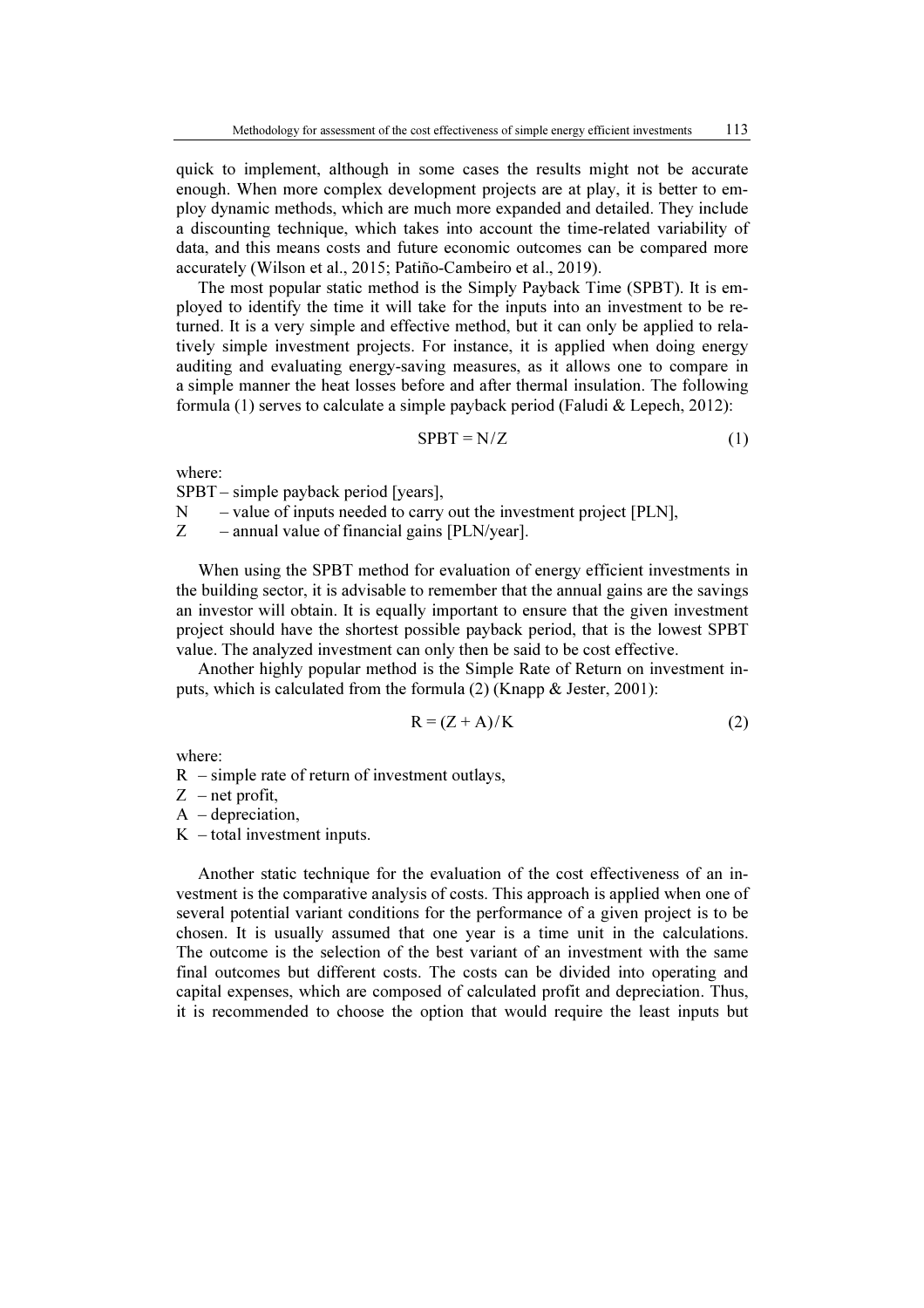would satisfy the requirements set for the project (Landsberg & Stewart, 1980; Knapp & Jester, 2001).

Dynamic methods, known as discounted methods, are more complicated but lead to more precise results. Investors planning bigger development projects prefer this approach for an assessment of cost effectiveness because discounted methods take into account the timeline of the implementation of an investment project, variability of costs and gains, and they include interest calculations. To be able to employ dynamic methods, one needs such information as:

- the time interval taken for the calculations (n),
- the discount rate (r), and
- the net cash flow.

The time period assumed for the calculations spans the time needed to complete the investment and to pay back the loan taken to finance it. It is extremely difficult and often impossible to determine precisely the discount rate, which comprises the predicted inflation rate, risk free rates and a premium for the risk of completing the project. The net cash flow, which provides very important information, consists of several factors. The cash flow volumes are determined according to the costs and revenues during each year of the investment as well as the expenditure on fixed and current assets (Navarro & Sanchez, 2002).

Discounting means taking into account changes in the value of money over time. To calculate the current worth of inputs, it needs to be discounted using the dependence of prices on the interest rate. The future value of the capital will equal ((3) and (4)) (Malatji et al., 2013; Knapp & Jester, 2001):

$$
FVn = (1 + r)n \cdot PV \tag{3}
$$

$$
PV = FVn/(1+r)n
$$
 (4)

where:

PV – present value,

 $FV - future value$ 

 $n$  – year in the time period of the investment,

 $r -$ discount rate.

One of the discount methods is the Net Present Value approach. It enables the user to determine the current value of expenditures and gains related to the analyzed investment. The computed value corresponds to the sum of net cash flows discounted separately for each year over the entire period of the investment. If this value equals or exceeds zero, then the investment can be said to be cost effective. This also means that a higher value derived from the calculations will be the basis for generating a higher profit. When the NPV value is less than zero, the gains will be lower than the outlays, and the investment will be unprofitable. The formula for the calculation of the Net Present Value (5) is given below (Malatji et al., 2013):

$$
NPV = \Sigma NCF_{mt} = o \cdot (1+r) - t \tag{5}
$$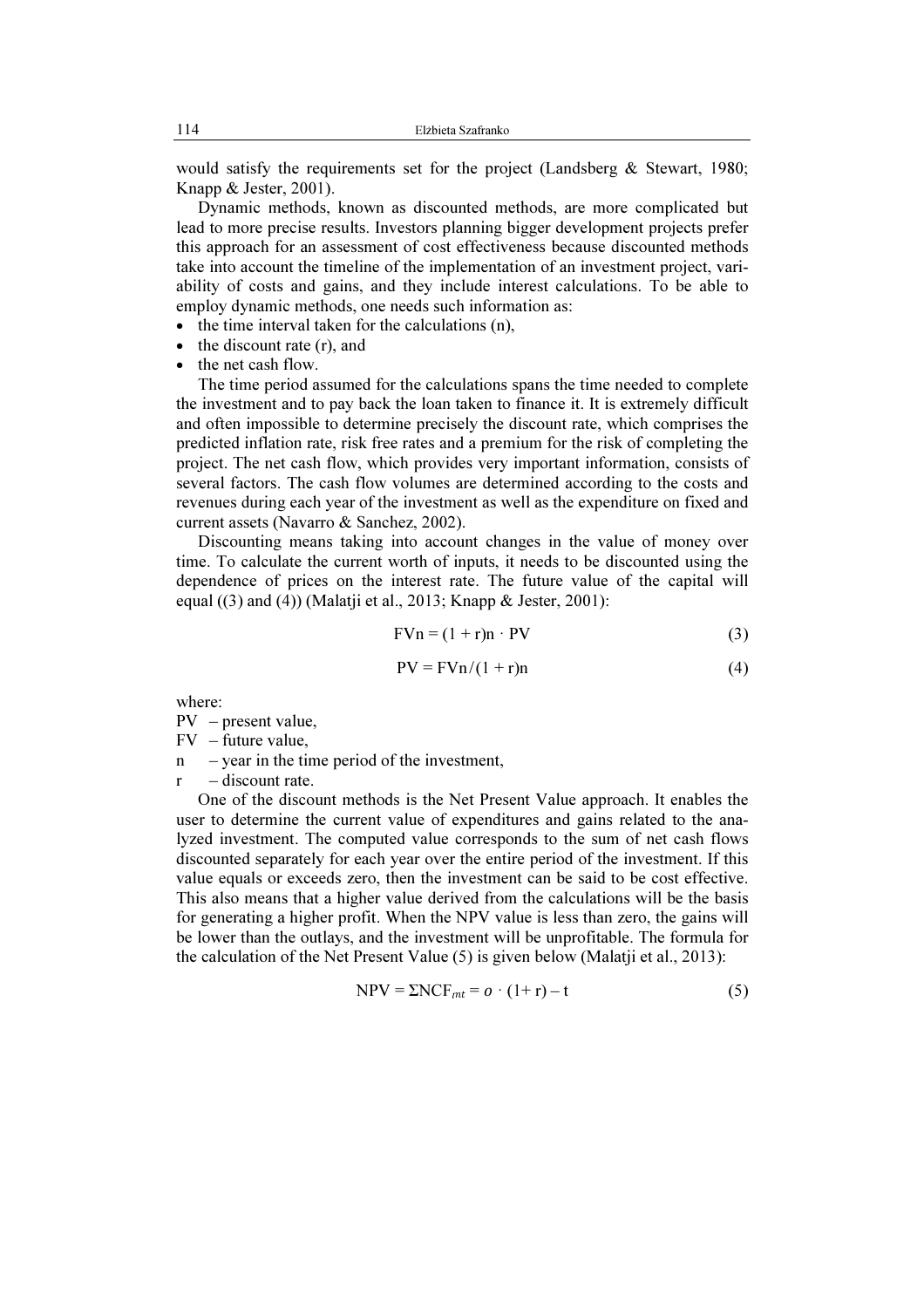where:

NPV – Net Present Value,

- $NCF<sub>t</sub>$  value of net cash flows in consecutive years of the time period included in the calculations,
- $r -$ discount rate,
- n number of intervals in the life cycle of the investment,
- t the consecutive year in the time period taken for the calculations.

The aim of the article is to show the advantages of simple methods of assessing energy-saving investments and to propose an approach to the assessment of simple investment solutions.

# 2. Case study

The case study involved a detached residential house, which was approved for habitation in 2005. The house was built with the use of traditional technology. The basic parameters of the building, such as floor space and cubic size, are shown in Table 1. The data concerning heat transfer through partitions are collated in Table 2.

Table 1. The basic parameters of the analysed building (own study)

|                | Building area                                     | $222.6 \text{ m}^2$  |
|----------------|---------------------------------------------------|----------------------|
| $\overline{2}$ | Usable area of the building                       | $216.2 \text{ m}^2$  |
| 3              | The surface of the external walls of the building | $261.7 \text{ m}^2$  |
| 4              | The area of windows and doors                     | $62.3 \text{ m}^2$   |
|                | The area of windows and doors in external walls   | 52.5 $m^2$           |
|                | Cubic size                                        | $1019.8 \text{ m}^3$ |

Table 2. The data concerning heat transfer (own study)

| N <sub>0</sub> | Partition                | U           | Compliance with applicable regulations as of: |           |           |  |
|----------------|--------------------------|-------------|-----------------------------------------------|-----------|-----------|--|
|                |                          | $W/(m^2 K)$ | 1.02.2014                                     | 1.01.2017 | 1.01.2021 |  |
|                | External wall            | 0.375       | no                                            | no        | no        |  |
| 2              | Structural internal wall | 1.61        | no                                            | no        | no        |  |
| 3              | Partition wall           | 2.04        | no                                            | no        | $\Omega$  |  |
| 4              | Ground flooring          | 0.325       | no                                            | no        | no        |  |
| 5              | Ground floor ceiling     | 0.899       | yes                                           | yes       | yes       |  |
| 6              | Roof                     | 0.294       | no                                            | no        | no        |  |
| 7              | Window joinery           | 1.7         | yes                                           | no        | no        |  |
| 8              | Exterior doors           | 1.6         | yes                                           | no        | no        |  |
| 9              | Interior doors           | 2.0         | no                                            | no        | no        |  |
| 10             | Garage door              | 2.0         | no                                            | no        | no        |  |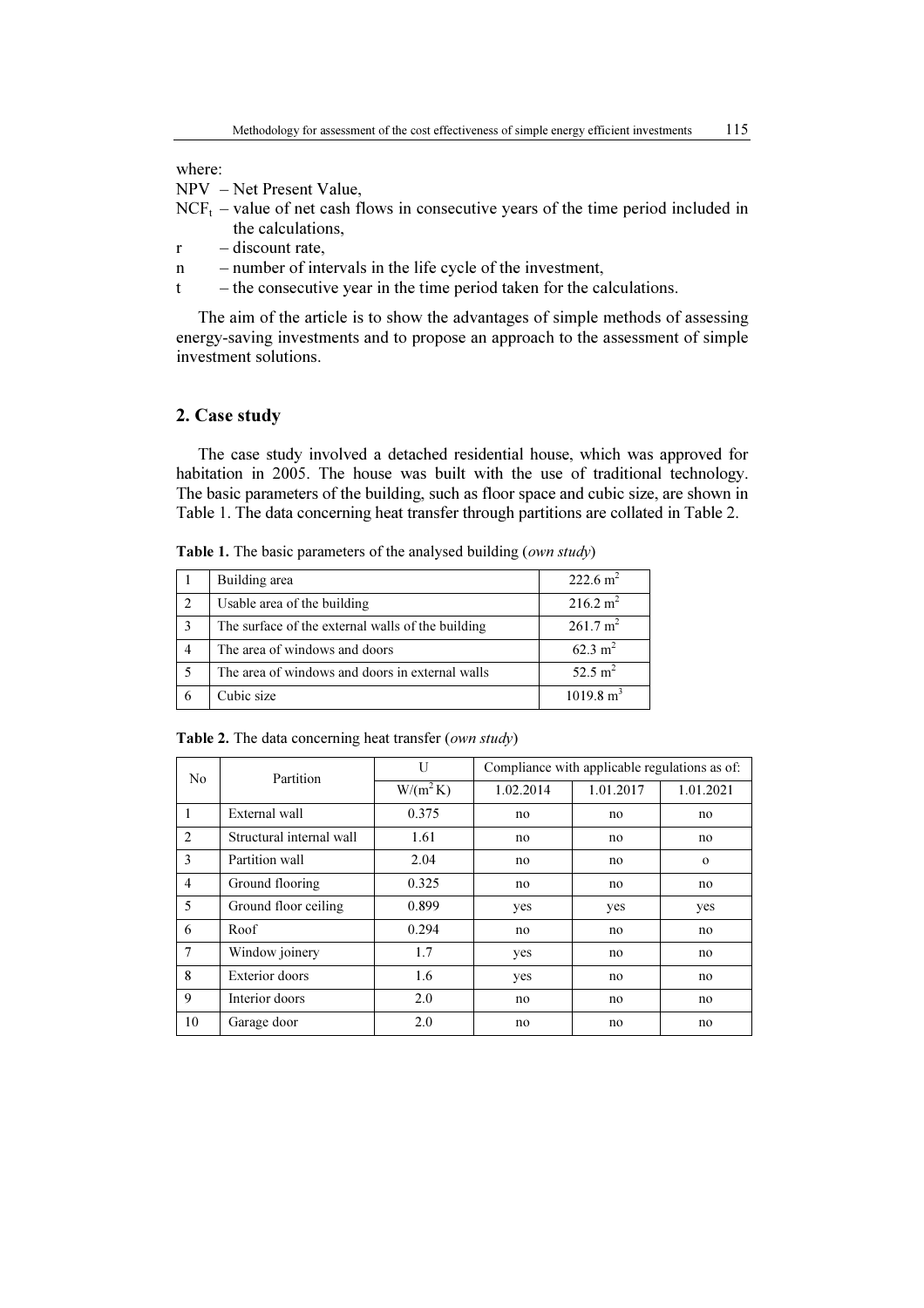This data proves that the partitions in the building do not have good insulation parameters. A possible solution that would lower the demand for heating and result in lower costs could be an investment intended to improve the thermal efficiency of the building partitions. In this case, due to the large surface area as well as an evident difference between actual and required coefficients of the heat transfer through partitions, the best option was to improve the insulation of the roof and external walls. Three variants were analysed (Tables 3-5).

| No | Layer of partition          | đ     | λ      | R         | $U_c$      |
|----|-----------------------------|-------|--------|-----------|------------|
|    |                             | m     | W/(mK) | $(m^2K)W$ | $W/(m^2K)$ |
|    | Outside                     |       |        | 0.04      | 0.215      |
|    | Plaster or lime-lime finish | 0.015 | 0.82   | 0.018     |            |
| 2  | Styrofoam                   | 0.15  | 0.04   | 3.750     |            |
| 3  | Solid ceramic brick         | 0.25  | 0.77   | 0.325     |            |
| 4  | Plaster or lime-lime finish | 0.015 | 0.82   | 0.018     |            |
|    | Inside                      |       |        | 0.14      |            |

Table 3. Data on heat transfer in the case of thermal insulation in variant I (own study)

Table 4. Data on heat transfer in the case of thermal insulation in variant II (own study)

| N <sub>0</sub> | Layer of partition                  | d     | λ      | R         |            |
|----------------|-------------------------------------|-------|--------|-----------|------------|
|                |                                     | m     | W/(mK) | $(m^2K)W$ | $W/(m^2K)$ |
|                | Outside                             |       |        | 0.04      | 0.169      |
|                | Plaster or lime-lime finish         | 0.015 | 0.82   | 0.018     |            |
| 2              | Styrofoam                           | 0.20  | 0.04   | 5.00      |            |
| 3              | Solid ceramic brick<br>0.25<br>0.77 |       | 0.325  |           |            |
| $\overline{4}$ | Plaster or lime-lime finish         | 0.015 | 0.82   | 0.018     |            |
|                | Inside                              |       |        | 0.13      |            |

Table 5. Data on heat transfer in the case of thermal insulation in variant III (*own study*)

| No             | Layer of partition                  | d     | λ      | R         | $U_c$      |
|----------------|-------------------------------------|-------|--------|-----------|------------|
|                |                                     | m     | W/(mK) | $(m^2K)W$ | $W/(m^2K)$ |
|                | Outside                             |       |        | 0.04      | 0.143      |
|                | Plaster or lime-lime finish         | 0.015 | 0.82   | 0.018     |            |
|                | Styrofoam                           | 0.20  | 0.033  | 6.061     |            |
|                | Solid ceramic brick<br>0.77<br>0.25 |       |        | 0.325     |            |
| $\overline{4}$ | Plaster or lime-lime finish         | 0.015 | 0.82   | 0.018     |            |
|                | Inside                              | 0.14  |        |           |            |

The calculations were carried out according to a simple method, which allows the user to compute a simple period of the return of the inputs. Table 6 presents the calculations and the results of the performed analysis.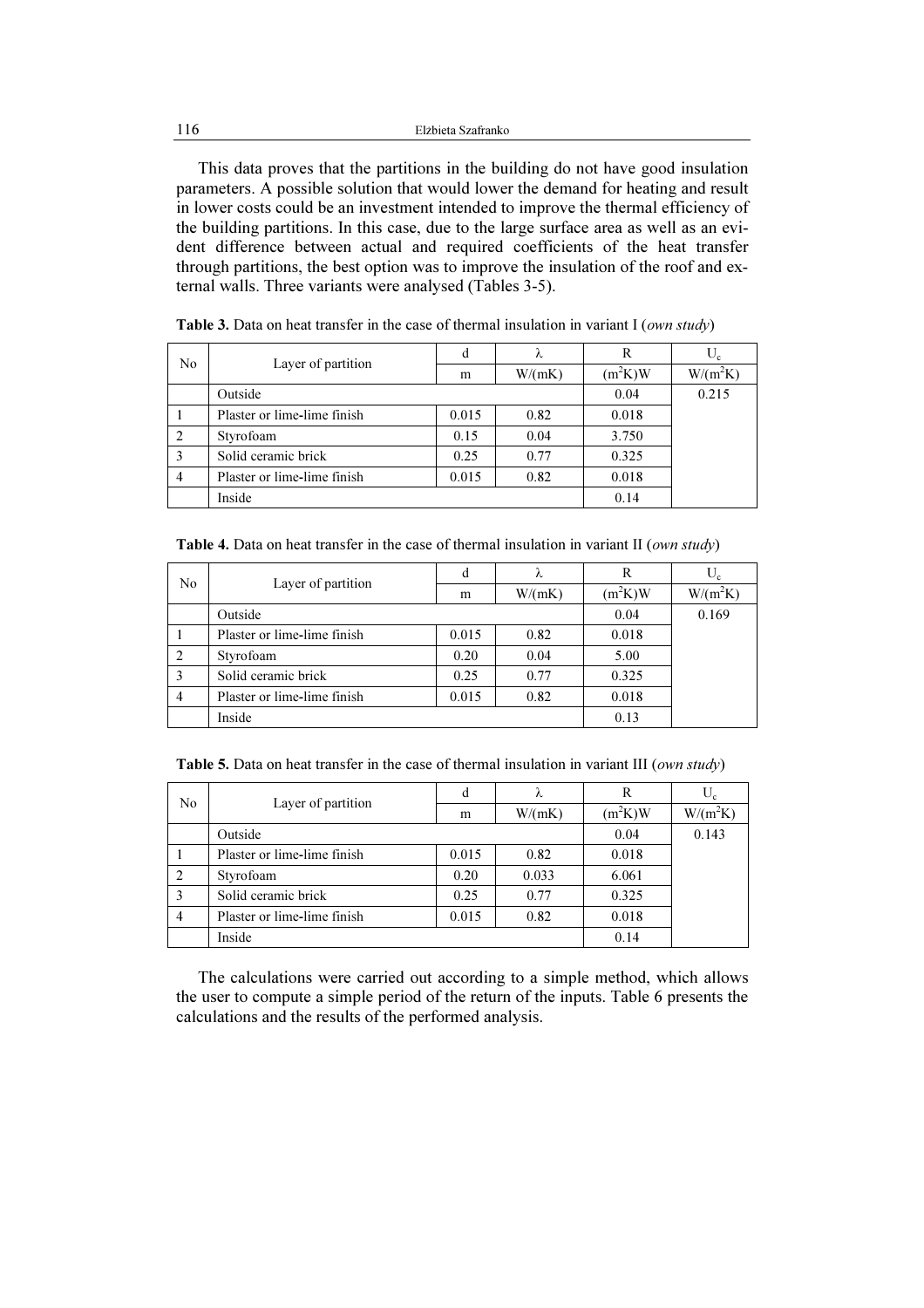| Coefficients                                             | Variant I<br>Variant II                                                                                                           |                                                                                                                                   | Variant III                                                                                                                        |  |
|----------------------------------------------------------|-----------------------------------------------------------------------------------------------------------------------------------|-----------------------------------------------------------------------------------------------------------------------------------|------------------------------------------------------------------------------------------------------------------------------------|--|
| Heat transfer coefficient<br>after thermal works         | $0.215$ W/(m <sup>2</sup> K)                                                                                                      | $0.169$ W/(m <sup>2</sup> K)                                                                                                      | $0.143$ W/(m <sup>2</sup> K)                                                                                                       |  |
| Change the value of the<br>factor $\Delta U$             | $\Delta U = 0.159$ W/(m <sup>2</sup> K)                                                                                           | $\Delta U = 0.205$ W/(m <sup>2</sup> K)                                                                                           | $\Delta U = 0.231 \text{ W/(m}^2 \text{K})$                                                                                        |  |
| Reducing heat loss $\Delta Q$                            | $\Delta Q$ = 0.159 W/(m <sup>2</sup> K) ·<br>$(20^{\circ}C - 2^{\circ}C) \cdot 5568$ h·<br>$209.2 \text{ m}^2/1000 = 3333$<br>kWh | $\Delta Q = 0.205$ W/(m <sup>2</sup> K) ·<br>$(20^{\circ}C - 2^{\circ}C) \cdot 5568$ h·<br>$209.2 \text{ m}^2/1000 = 4298$<br>kWh | $\Delta Q = 0.231$ W/(m <sup>2</sup> K) ·<br>$(20^{\circ}C - 2^{\circ}C) \cdot 5568$ h ·<br>$209.2 \text{ m}^2/1000 = 4843$<br>kWh |  |
| The value of savings<br>$(O)$ (in PLN)                   | $Q = 0.25$ PLN/kWh $\cdot$<br>$1.7 \cdot 3333 \text{ kWh} =$<br>1416                                                              | $Q = 0.25$ PLN/kWh $\cdot$<br>$1.7 \cdot 4298$ kWh = 1826                                                                         | $Q = 0.25$ PLN/kWh $\cdot$<br>$1.7 \cdot 4843$ kWh =<br>2058                                                                       |  |
| Spending on investment<br>(in PLN)                       | 42912.20                                                                                                                          | 46445.35                                                                                                                          | 46959.99                                                                                                                           |  |
| Co-financing from the<br>"Clean Air" program<br>(in PLN) | 12873.66                                                                                                                          | 13933.61                                                                                                                          | 14087.95                                                                                                                           |  |
| Payback period                                           | $SPBT = (42912.20)$<br>PLN-12873.66 PLN)/<br>1419 PLN/year $=$<br>21.2 years                                                      | $S$ PBT = $(46445.35$<br>PLN-13933.61 PLN)/<br>1826 PLN/year $=$<br>$17.8$ years                                                  | $S$ PBT = $(46959.99)$<br>PLN-14087.95 PLN)<br>$/2057$ PLN/year =<br>15.9 years                                                    |  |

Table 6. Calculations and results (own study)

# Conclusions

The results prove that the investment project described in variant III, despite the highest outlays, is most profitable. The payback period calculated during the analysis was nearly 16 years, which is 5 years less than that for variant I. With high investment inputs, the co-financing is also higher, as it is calculated as a percentage of the value of the investment project. Although the shortest payback period is relatively long, it is still recommendable to combine the improvement of the thermal efficiency of external walls with other measures, which could ensure better results and a payback period of less than 10 years.

### Summary

When planning energy efficient investments, the economic aspect turns out to be one of the major issues. Such investments should be as profitable as possible, and when selecting a specific solution the decision is supported by at least one of many methods applied to evaluate the cost effectiveness of an investment project. The choice of a specific method depends on the category and type of planned works. Concerning the thermal improvement of buildings, it is possible to employ simple methods. They will generate the most important data, such as profit or pay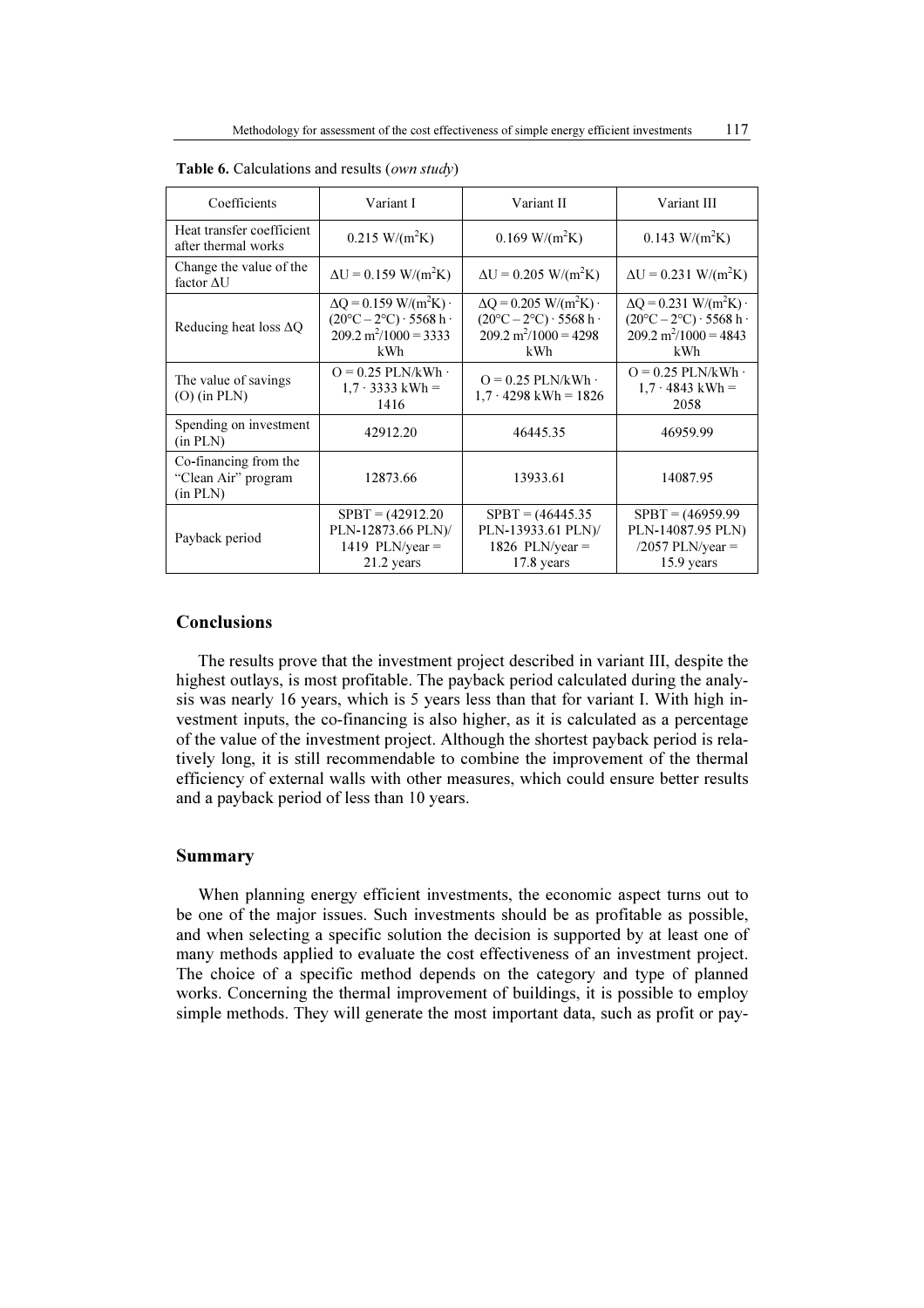back period. However, it should be noted that not every energy saving investment is profitable. Projects where the inputs would be returned after decades do not make sense because of the high probability that the insulating material would lose its properties or the installation would cease to function properly over such a long time. In the case of more complex investments, it is recommended to apply dynamic methods, which in these situations will produce more reliable results. Dynamic methods take into account time-related changes in values of the investment factors, and this allows the user to make a more in-depth analysis. It is also worth remembering that not every building needs energy saving improvements, as in some cases the change and future savings will be negligible. Comparison of costs of different projects, as in the case presented herein, should also include the possibility of receiving co-financing from government programmes dedicated to energy efficiency improvement. The example presented in the article shows how to easily evaluate energy-saving investments. The result obtained in the case study confirms that from an economic point of view it is better to carry out larger complex investments as the level of benefits are more encouraging for investors.

### Bibliography

Diakaki, C., Grigoroudis, E. & Kolokotsa, D. (2008) Towards a multi-objective optimization approach for improving energy efficiency in buildings. Energy and buildings, 40(9), 1747-1754.

Diakaki, C., Grigoroudis, E., Kabelis, N., Kolokotsa, D., Kalaitzakis, K. & Stavrakakis, G. (2010) A multi-objective decision model for the improvement of energy efficiency in buildings. Energy, 35(12), 5483-5496.

Dylewski, R. & Adamczyk, J. (2011) Economic and environmental benefits of thermal insulation of building external walls. Building and Environment, 46(12), 2615-2623.

Faludi, J. & Lepech, M. (2012) Ecological payback time of an energy-efficient modular building. Journal of Green Building, 7(1), 100-119.

Gieseler, U.D.J., Heidt, F.D., Bier, W (2004) Evaluation of the cost efficiency of an energy efficient building. Renewable Energy, 29(3), 369-376.

Knapp, K. & Jester, T. (2001) Empirical investigation of the energy payback time for photovoltaic modules. Solar Energy, 71(3), 165-172.

Kuckshinrichs, W., Kronenberg, T. & Hansen, P. (2010) The social return on investment in the energy efficiency of buildings in Germany. Energy Policy, 38(8), 4317-4329.

Landsberg, D.R. & Stewart, R. (1980) Improving Energy Efficiency in Buildings. SUNY Press.

Malatji, E.M., Zhang, J. & Xia, X. (2013) A multiple objective optimisation model for building energy efficiency investment decision. Energy and Buildings, 61, 81-87.

Martinaitis, V., Kazakevičius, E. & Vitkauskas, A. (2007) A two-factor method for appraising building renovation and energy efficiency improvement projects. Energy Policy, 35(1), 192-201.

Navarro, V.B. & Sanchez, J.A. (2002) U.S. Patent No. 6,338,283. Washington, DC: U.S. Patent and Trademark Office.

Noailly, J. (2012) Improving the energy efficiency of buildings: The impact of environmental policy on technological innovation. Energy Economics, 34(3), 795-806.

Patiño-Cambeiro, F., Armesto, J., Bastos, G., Prieto-López, J.I. & Patiño-Barbeito, F. (2019) Economic appraisal of energy efficiency renovations in tertiary buildings. Sustainable Cities and Society, 47, 101503.